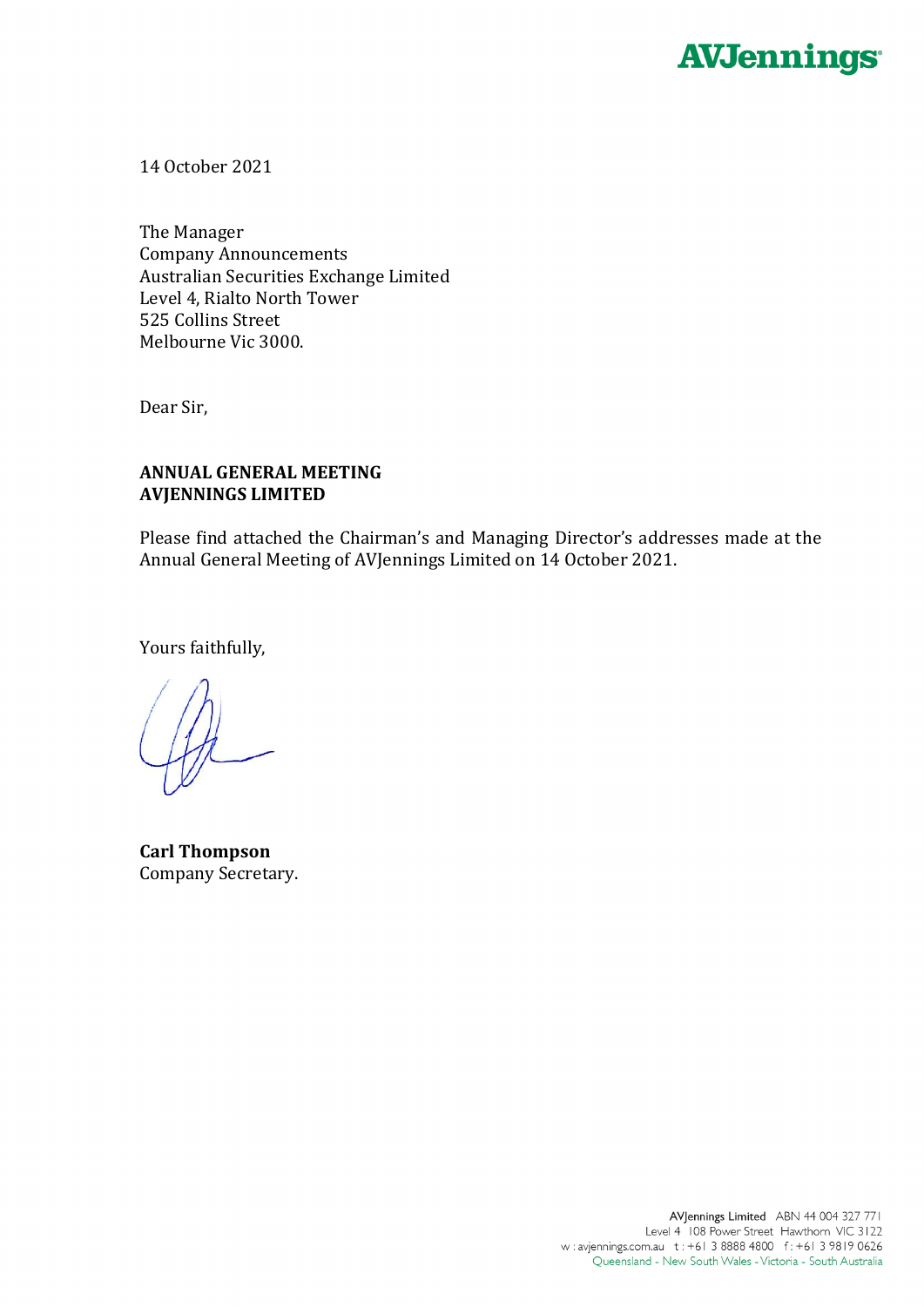

### **AVJennings Limited: Annual General Meeting: Thursday, 14 October 2021 at 3:30 pm (AEDT) / 12:30pm (SST)**

### **Introduction and Chairman & Managing Director Addresses**

### *Introduction: Mr Carl Thompson, Company Secretary*

Hello and welcome all, my name is Carl Thompson and I am the Company Secretary of AVJennings and will act as moderator for today's meeting.

AVJennings acknowledges the Traditional Custodians of country throughout Australia and New Zealand and their connections to land, sea and community. We pay our respect to their Elders past and present and extend that respect to all First Nations and Maori Peoples today.

In keeping with our safety-first response to the COVID-19 pandemic and with the safety of our shareholders and staff in mind, we have decided to adopt an online approach to this year's AGM as we did last year.

The program for today is an address from Simon Cheong our Chairman on the past year, including its challenges and our successes. Thereafter, Peter Summers our CEO will speak on our business model, the current state of affairs and our outlook. There will be an opportunity for questions.

Please note that only shareholders and their proxies may ask questions. This will be followed by the formal part of the meeting with resolutions put to the meeting for consideration. There will be a further opportunity for comments and questions on each resolution as they are considered.

To assist shareholders, the online guide is available at the bottom of your screen which explains the process for registering, voting and asking a question. In order to ask a question, you need to click on the "Ask a Question" box and type in your question and submit it. You can ask follow-up questions should you wish.

This year, in addition to asking questions online during the meeting, we have introduced a new functionality to allow shareholders or their proxies to dial in and ask questions by voice, that is, to speak.

To utilise this teleconference facility, Holders must use their unique PIN provided to them by Link Market Services. If you don't have a phone PIN and would like to ask a question via the phone, please contact Link on 1800 990 363 now to get your PIN.

When you dial in online you will be asked to mute your online sound and listen to the meeting by phone. If you wish to ask a question, you will need to dial 'STAR 1' on your keypad that will indicate to the moderator you wish to ask a question. The teleconference moderator requires your name and will introduce you prompting you to ask your question by unmuting your line at the relevant time.

We will endeavour to answer all relevant questions from Holders during today's meeting. However, the Chairman reserves the right to rule questions not pertaining to the AGM out of order and to take questions on notice.

In order to ensure that all Holders have a reasonable opportunity to comment and ask questions, we request that Holders do not ask more than 2 questions at a time. The order of taking questions will be first from any Holders using the teleconference facility by voice; and thereafter from any Holders who have asked a question online in text format.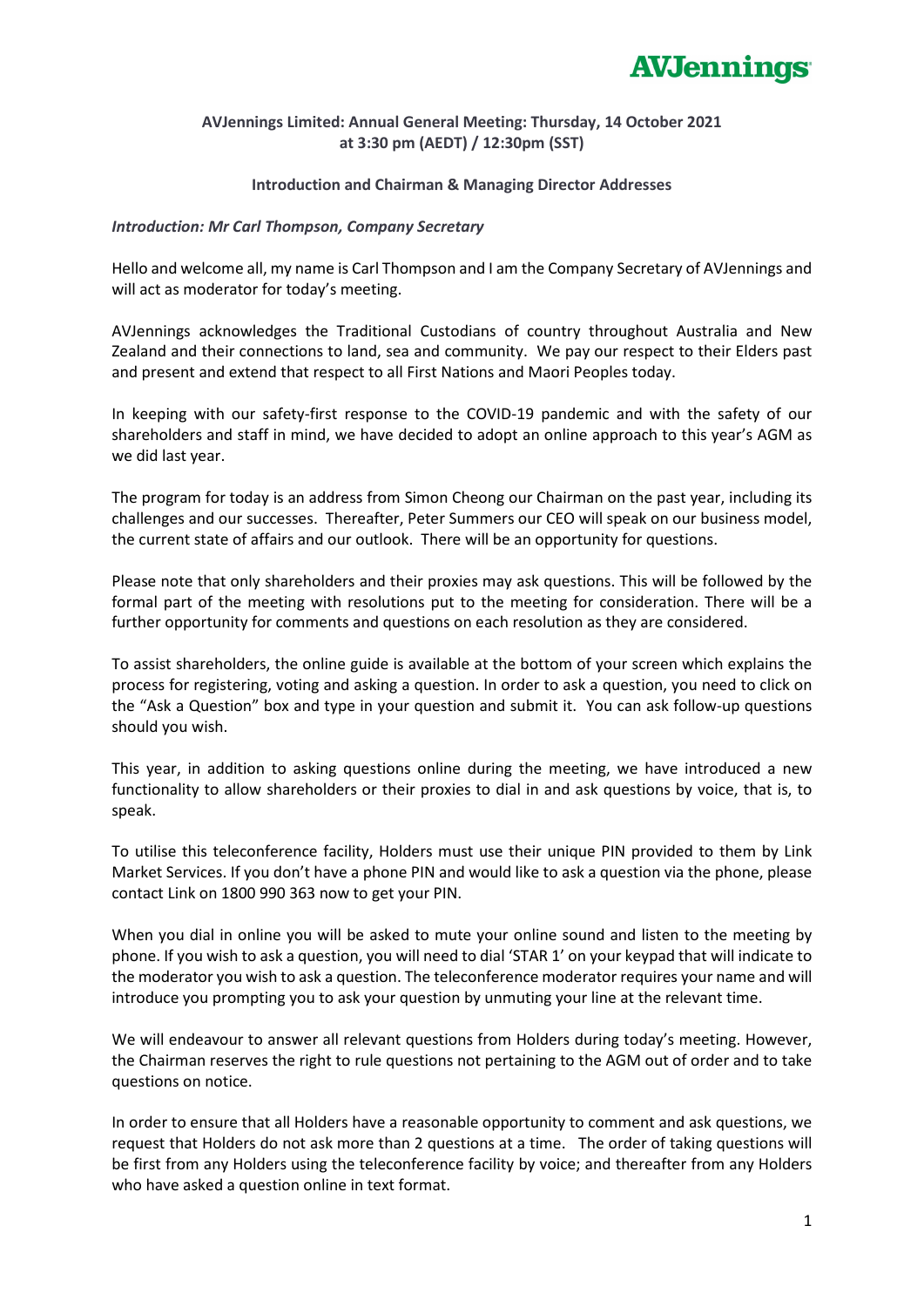# **AVJennings**

I will now ask Simon to commence proceedings.

### *Chairman's Address: Mr Simon Cheong*

Thank you Carl.

Good afternoon ladies and gentlemen.

My name is Simon Cheong, non-executive Chairman of AVJennings and it is my pleasure to welcome you to our 2021 Annual General Meeting, in the 89th year of AVJennings' proud history.

There is a quorum present online so I declare this meeting open. I appreciate that some shareholders may have to leave before the end of the meeting. I therefore formally open the poll on resolutions and encourage shareholders to submit their written questions online now.

My fellow Board members attending online today are:

- Mr Jerome Rowley, non-executive Deputy Chairman;
- Mr Bobby Chin, non-executive Director;
- Mr Bruce Hayman, non-executive Director;
- Mr Lai Teck Poh, non-executive Director;
- Mr Tan Boon Leong, non-executive Director;
- Mr Philip Kearns AM, non-executive Director;
- Ms Lisa Chung AM, non-executive Director and
- Mr Peter Summers, Managing Director and Chief Executive Officer

I am delighted to welcome Lisa Chung to her first AVJennings AGM. Lisa was appointed on 1 June 2021 as a Non-Executive Director and Member of the Risk Management Committee. Lisa had a successful 30-year career in the legal profession and brings to the Company considerable board and senior level experience in commercial property, urban development and infrastructure sectors.

Mr Glenn Maris, Audit Partner from EY, the Company's Auditor is also online.

In a moment I will recap on the challenges we faced and the progress we made during FY21. I will then outline why AVJennings remains confident about the long-term outlook for the residential sector, and update you on the CEO succession plan.

Peter will then speak about our business model, the current state of affairs and the outlook for FY22.

There will be a forum for questions and responses following Peter's address and I will then proceed with the formal agenda as set out in the Notice of Meeting.

Financial year 2021 continued to be dominated by the impact of the COVID-19 pandemic. From the outset, safety remained the number one priority for AVJennings' Board and Management. This not only relates to the safety of our staff, customers, suppliers and the community, but also the economic safety of the Company. Few people or companies were immune to the threats posed by the pandemic. However, we were also aware that the Company had to remain open and operational to meet the important needs of our valued customers who continued to engage and purchase.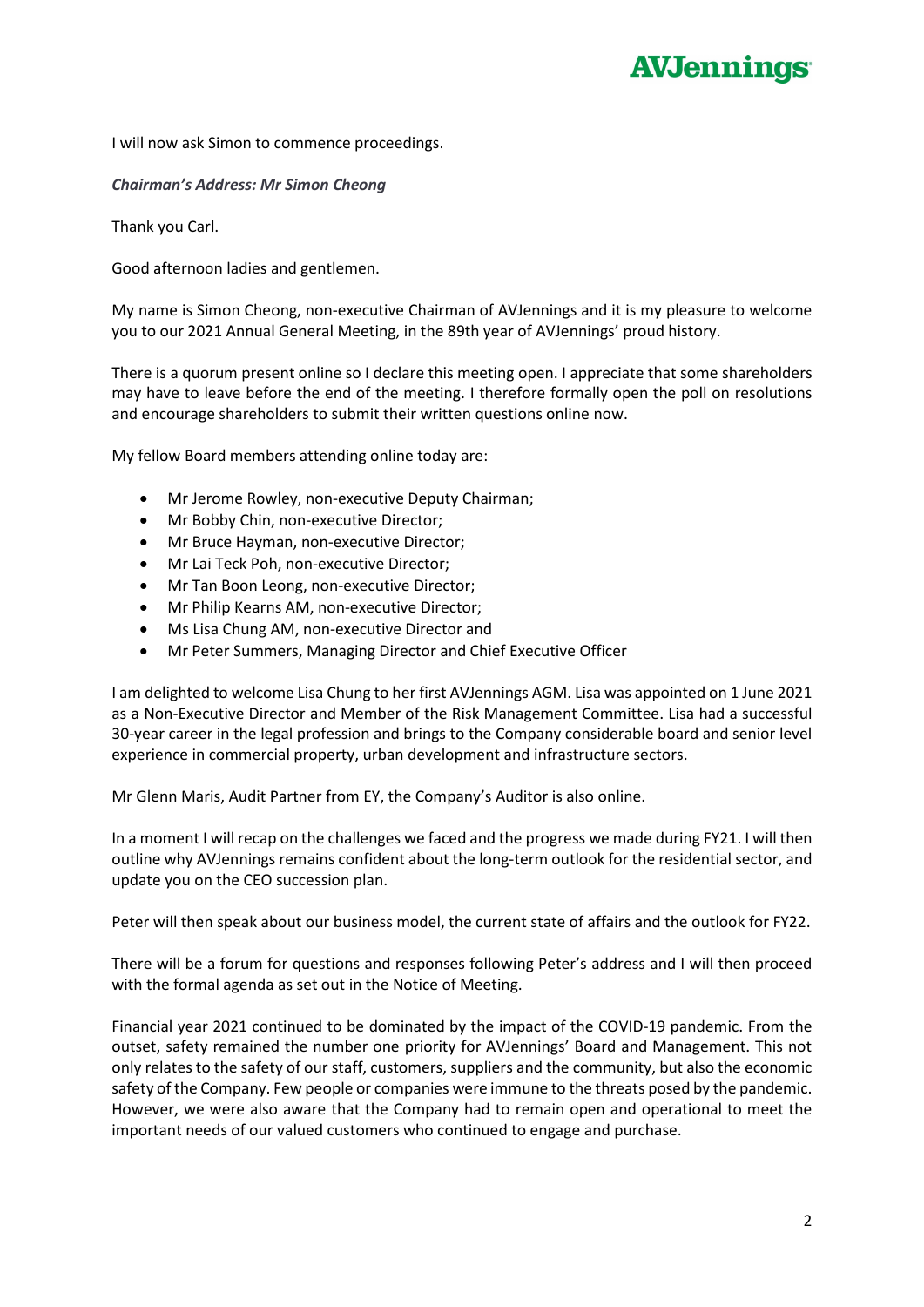

When we entered financial year 2021, our presales provided us some financial certainty as well as motivation to ensure our customers' dreams were met. Beyond that, there is no doubt the industry faced short term challenges, not because of the lack of demand, but because of the risk that prospective customers would defer decisions to purchase a home during a pandemic. Just as JobKeeper enabled companies to sustain their business and keep people employed, HomeBuilder acted as a stimulus to encourage people to continue to transact.

Improved profitability and balance sheet strength, and strong contract signings achieved, underpinned a quality set of financial results. Despite short term lockdown challenges, the Board is optimistic that a more normal future can be achieved as vaccination programs rollout, and declared a final dividend of 1.8 cents per share fully franked. This brought total dividends declared, fully franked, in respect of financial year 2021 to 2.5 cents per share, compared to a total 1.2 cents per share for financial year 2020.

Other highlights from the stronger 2021 financial results included:

- Growth in settlements of 9.4% to 905 lots;
- Revenue growth of 18.6% to \$311.1 million;
- NPAT growth of 107% to \$18.7 million; and
- 37% growth in contracts signed providing a solid platform for future earnings.

This was an extremely positive result of which the Board and management is justifiably proud. It saw significant increases in revenue, PBT, dividends and contract signings which gave a good base for FY2022. The Total Shareholder Return was also significantly higher in FY21 at 37%, compared with a negative return in FY20.

We entered financial year 2021 with a strong balance sheet and our focus on protecting that strength sees us very well placed for future growth. Our landbank at 30 June comprised 12,180 lots inclusive of land under option, a slight increase from 12,134 lots the previous year. Competition for sites is considerable but we are confident we will be able to add new projects to our portfolio. Peter will provide an update in his address to significant landbank changes.

We believe our traditional housing and community focus will prove a significant strength moving forward as customers look for more space and a community feeling. The shift to greater workplace flexibility and working from home will also see a positive change in lifestyle preferences suited to our markets.

Looking ahead, while the global pandemic remains an ongoing challenge, the world is moving towards a more positive environment as countries are better placed to tackle the coronavirus and vaccination programs are rolled out. The continuing strength of the residential market since the end of initiatives such as JobKeeper and HomeBuilder is encouraging and consistent with our previously stated belief that underlying fundamentals for residential property remain strong.

Last month the Company announced succession planning in relation to the CEO role. A search firm was engaged to identify and review candidates and I am pleased to advise that we are close to finalising an appointment. We expect to be in a position to announce the successful candidate in due course.

Your Company's long-term fundamentals remain positive. Our strong brand awareness; staff dedication to customers despite dealing with the personal and professional stresses imposed by the pandemic; our sound financial position; business model and strategy of mainly horizontal residential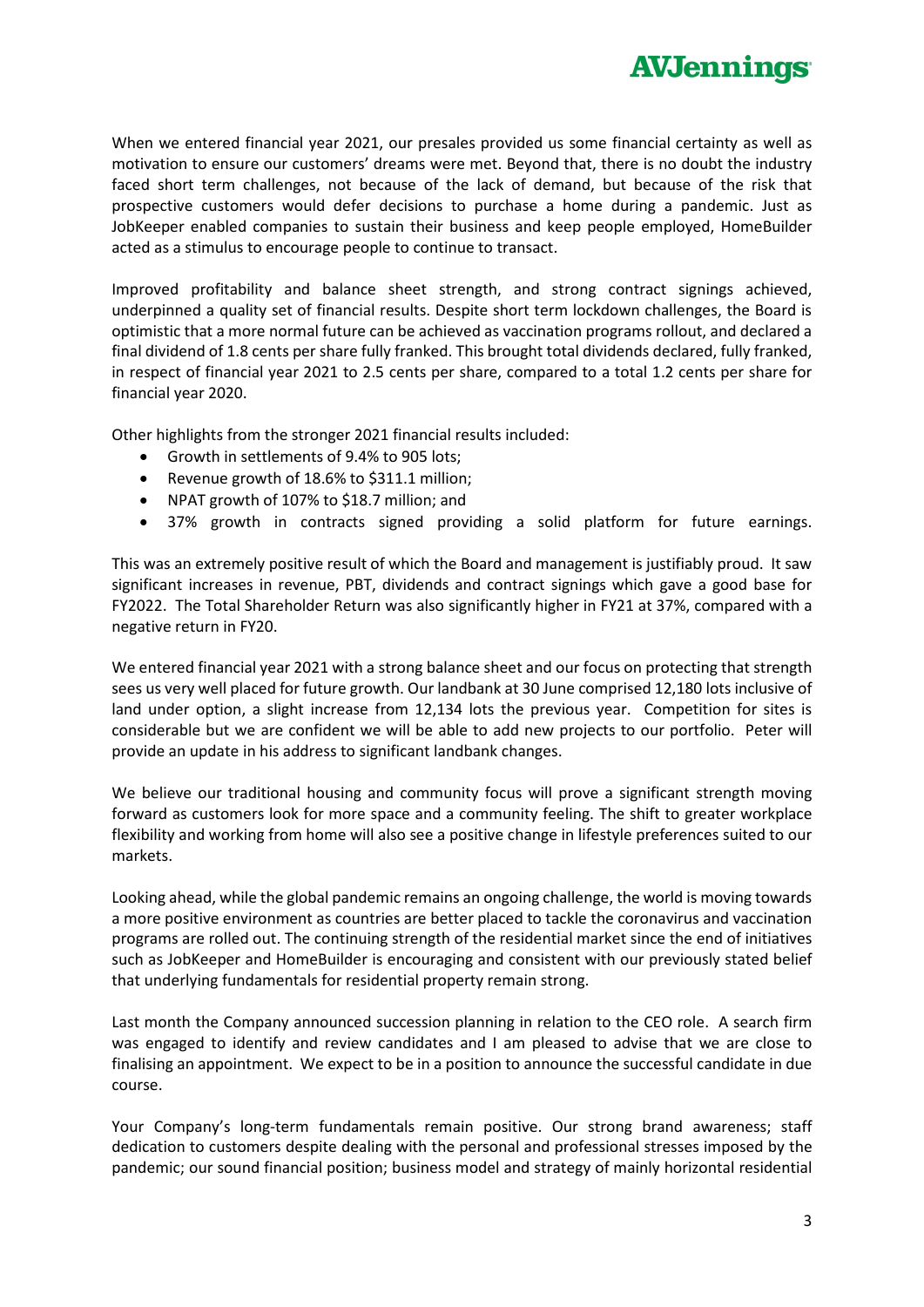development, gives the Board and myself confidence in our Company and our long-term future and prosperity for our shareholders and customers.

At AVJennings we all recognise that providing housing is a basic necessity. It is a fundamental right for everyone to have a home and we are proud to be part of an industry which helps to meet this need.

In contributing to the provision of this need we recognise that there are risks of environmental impact through our residential development activities and strive to be an environmentally responsible organisation and minimise impact where possible, whilst balancing the need to provide housing for Australians and New Zealanders. I am pleased AVJennings has provided its first Sustainability Report this year, noting all our communities are designed with strong environmental considerations.

Finally, a sincere thank you to our management for their strong leadership, all the staff for their commitment and focus as they confronted another year of the pandemic's challenges, our business partners, shareholders and customers for their continued invaluable commitment and support to AVJennings as it heads into its 90th year.

Thank you to my fellow Directors for their guidance and support. Further to this I want to personally thank Tan Boon Leong who is retiring from the Board at the conclusion of the AGM. Tan Boon Leong has been a valued Board contributor since being appointed in June 2017 as a representative of AVJennings largest shareholder, SC Global Developments.

On behalf of the Board, I want to thank Peter for his demonstrated leadership, integrity and outstanding contributions to the Company over almost 37 years.

Since taking on the CEO role in early 2009, Peter has led the Company through the impacts from the Global Financial Crisis, oversaw the sale of the Company's loss-making contract housing division and most recently demonstrated exemplary efforts to steer the Company through the COVID-19 pandemic. He was instrumental in driving change as we have looked to build on our core strengths of land and integrated housing.

Throughout his time with the Company, Peter was committed to people and culture and he leaves the Company well-primed for the future and with the best wishes of the Board to himself and family.

I will now ask Peter to provide commentary on our business model and an update on our outlook for FY22.

#### *Managing Director's Address: Mr Peter Summers:*

Thanks Simon and can I add my welcome to all.

Residential property involves a constant balance between the short term and the long term.

Whilst not an exact science, especially in terms of timing, these balances and contrasts normally play out as cycles with some predictability. They are supported by underlying indicators which, with experience, allows the Company to navigate its way forward, minimising risk and maximising opportunities as best we can.

The last 18 months have been different in many ways. Whilst always a factor, the very short term has been an area of much greater focus, particularly for the Board and Senior Management. Circumstances changed rapidly and the usual economic drivers behind very short term business decisions have often been a lower priority than drivers based on health, safety and government rules.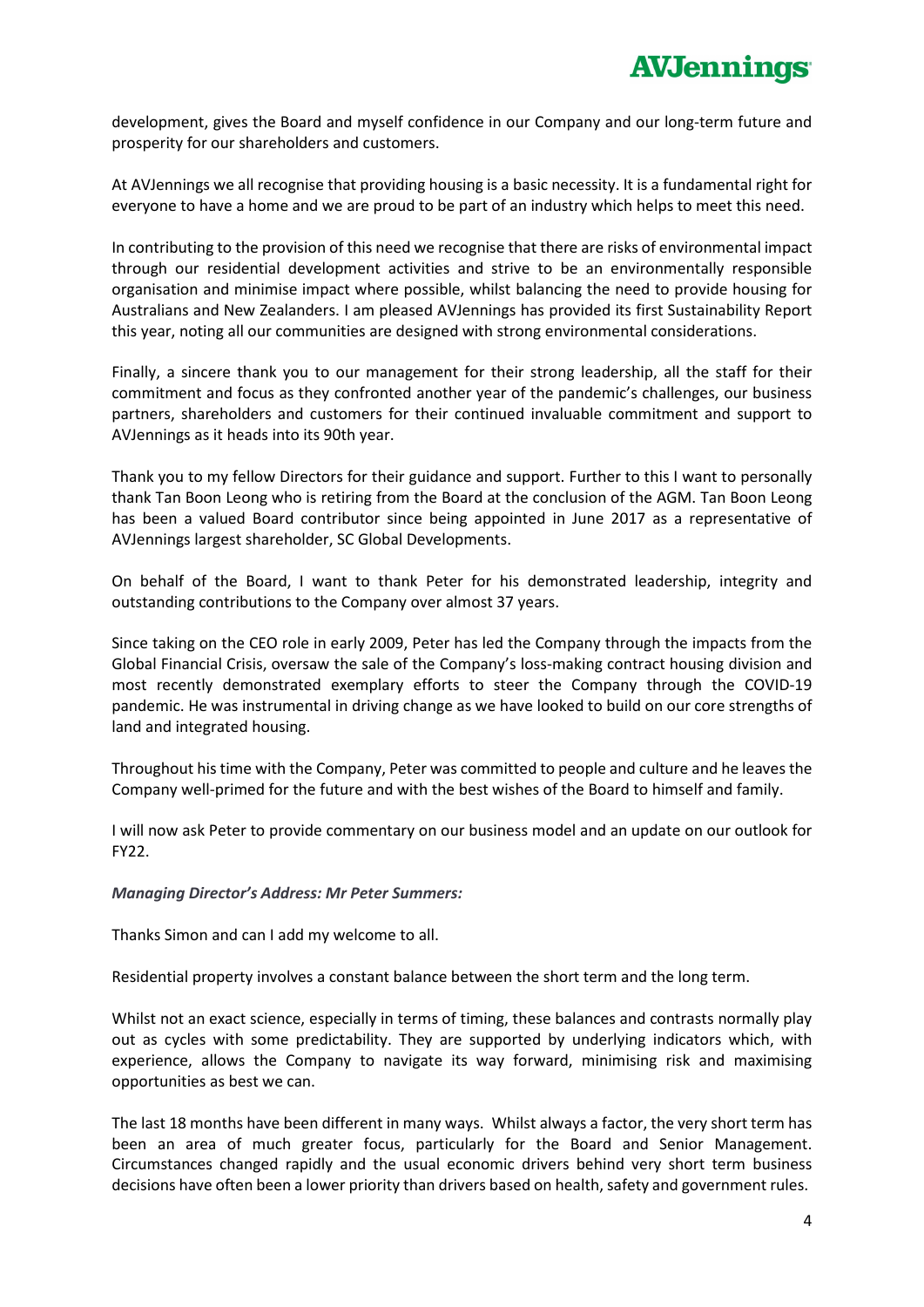Risk certainly changed. Compliance became more complicated. At times we could be operating under a dozen different rules across various regions as we continued to meet our customers' expectations. All this required a great amount of effort, courage, and trust.

However, unless you believed there was no path out of, and beyond, the pandemic, the need to balance all of this with a longer mindset remained.

I am so proud of the way we have navigated our way through FY2021, both managing the short term and balancing the risks with wider timeframes, including the full 2021 financial year.

The early stages of the pandemic saw the Company initially wind back production levels, with a focus on projects where pre-sales existed, so we could meet the expectations and dreams of our customers. Once the first lockdowns eased we quickly and efficiently increased our production levels. At 30 June, 2021 we had 1,537 lots under development. This scaling down and then up of our production was aided by our horizontal business model.

We prioritised maintaining our employee base. This was matched in commitment by all employees and Directors. These actions, along with JobKeeper, enabled the Company to take extra risk in terms of employee costs moving into, and through, FY21.

These two actions, investing in production, and our staff in a fair, partnering style, were key drivers which enabled the Company to deliver a strong result for the year.

In relation to the medium to longer term, the year saw many accomplishments which will be important for future operations and results. These included having commenced development at Rosella Rise, Warnervale on the Central Coast of NSW and in Victoria, our Aspect project at Mernda in Melbourne is also underway. Plans and preliminaries for the newest and largest apartment building at Waterline Place in Williamstown, Victoria are progressing well, as is the progress in relation to obtaining necessary approvals for Rocksberg, Caboolture in Queensland, and Calderwood, in New South Wales.

Our balance sheet strength continues. Gearing at 20.1% remains within our target range of net debt to assets of 15 – 35%, which is a significant decrease on the financial year 2020 level at 28.1%.

As FY21 drew to a close and I took a moment or two to look back on the year that had just ended, it was hard to not be astounded about how well we had got through the challenges and how well placed we are for the future.

Looking to the future, I mentioned earlier that cycles are normal and usually signals about market direction are clear from key lead indicators.

The COVID-19 environment has provided some unique and important aspects and challenges. The disruption factor of COVID-19 issues and impacts needed to be managed but they also need to be considered more deeply to ensure we don't under or over-estimate future directions.

An example of a specific aspect of the 2020/21 COVID-19 environment was the Federal Government HomeBuilder scheme which no doubt helped maintain revenue and contract signing levels during the challenging times.

However, activity levels, including contract signings, did not stop when the grant was first reduced at 31 December, 2020, nor when it completely ceased at 31 March, 2021. As the year progressed, it was the recovering economy and residential market fundamentals that came to the fore. And although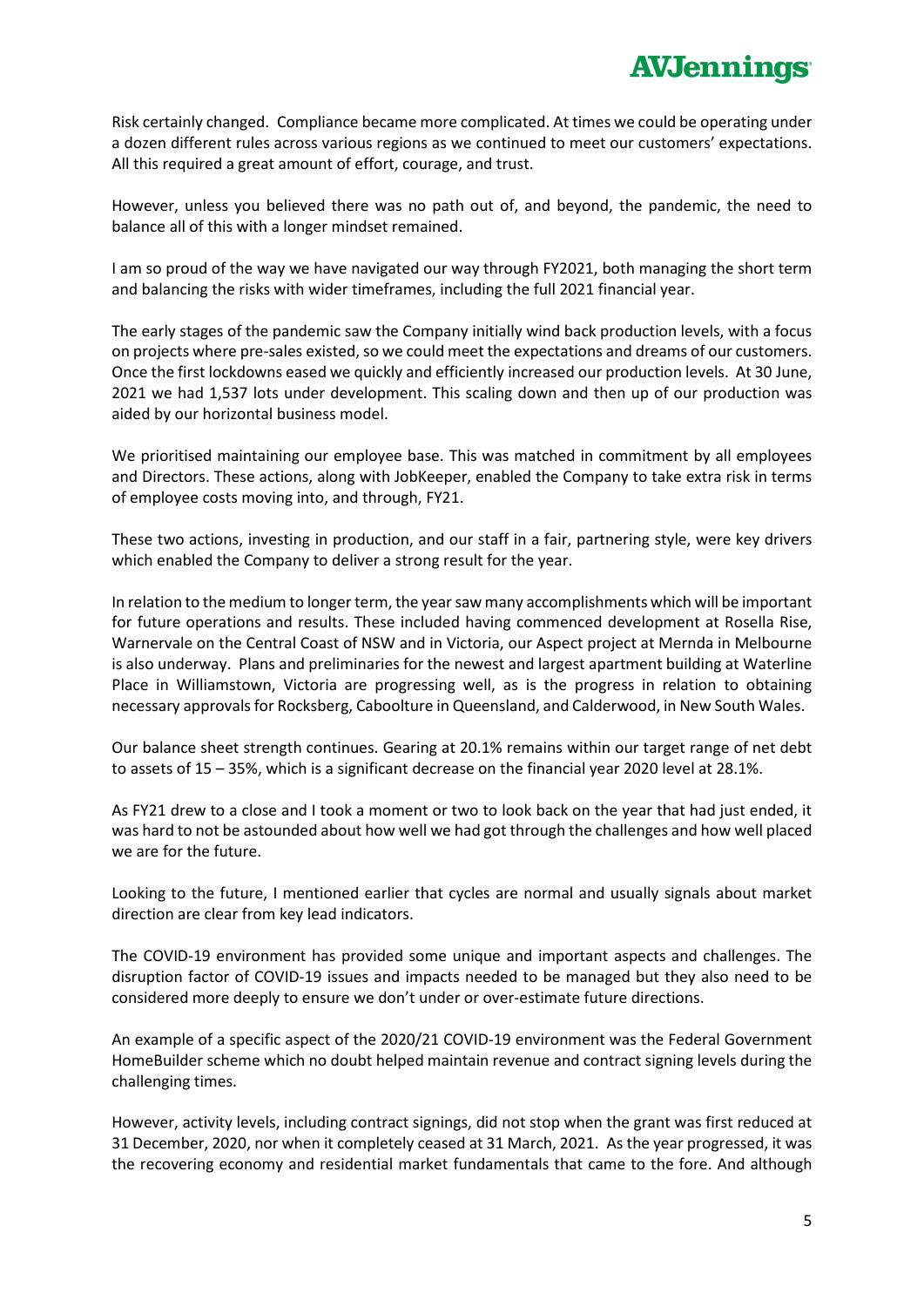recent and snap lockdowns remind us of the ongoing uncertainty and need to remain alert and flexible, we have seen property markets remain strong.

When you balance out some of the distortion factors, average things out, and look at key indicators that have provided reliable guides to cycles over time, I am confident two things remain.

Firstly, existing underlying demand is strong and will continue to provide strong market conditions for at least some time yet.

Secondly, supply remains limited in many areas, further adding to strong market conditions. You will recall that prior to the pandemic, we and the wider industry were talking about the looming problem of a lack of available land in Sydney. COVID-19 hasn't changed this fundamental problem.

There are some likely ongoing changes from the pandemic which will be positive. Greater levels of working from home and home schooling, are making people look for more space. A sense of community has been rediscovered. Both of these changes are favourably related to our products.

Therefore, we remain confident about the short term and FY22 in particular. As is usual, the timing of revenues will see a heavy bias towards the second half of FY22. This is even more the case this year, as lockdowns in the first half of the financial year have limited short term production capacity.

In respect of current trading, the September quarter for FY22 was remarkable given the challenges posed by prolonged lockdowns in Sydney and Melbourne. Contracts signed were 235 which is a modest improvement on the 222 contracts signed during the September quarter in FY21. Land sales in all our markets remain healthy reflecting the underlying strength of the residential market.

### But what about beyond FY22?

Going forward, the impact of border closures will bite at some stage in terms of new demand. There is no way around that and my sense is this will be most felt in FY23. However, it might also be mitigated by the increased levels of investment in social housing. Also, I suspect the time between immigrants arriving and when they settle on permanent housing will be shorter than usual, with people having used the time during border closures to research and plan.

Eventually borders will re-open and migration levels are likely to be strong when they do. The Company remains extremely confident in the long term prospects for residential property.

For some time, the Company has talked about growth. It is important to understand the most basic aspect of why we believe in this strategy - efficiency. We have a strong infrastructure across a geographically diverse footprint which can handle greater volume and deliver more outcomes. Growth was certainly a focus at the start of FY20. The global pandemic meant we placed these plans on hold for a period but as we entered FY22, we were again actively pursuing growth.

To expand on this, our plans can be divided into three categories.

A. Expanding the scale of our existing operations.

Like many aspects of residential property, acquisitions take time. On the back of some hard work, I am pleased to announce that we have reached agreement in relation to two acquisitions, one in Melbourne's south-east and one in Ripley Valley, Queensland, which will yield over a 1,000 lots. Further details will be provided once legal documents are finalised.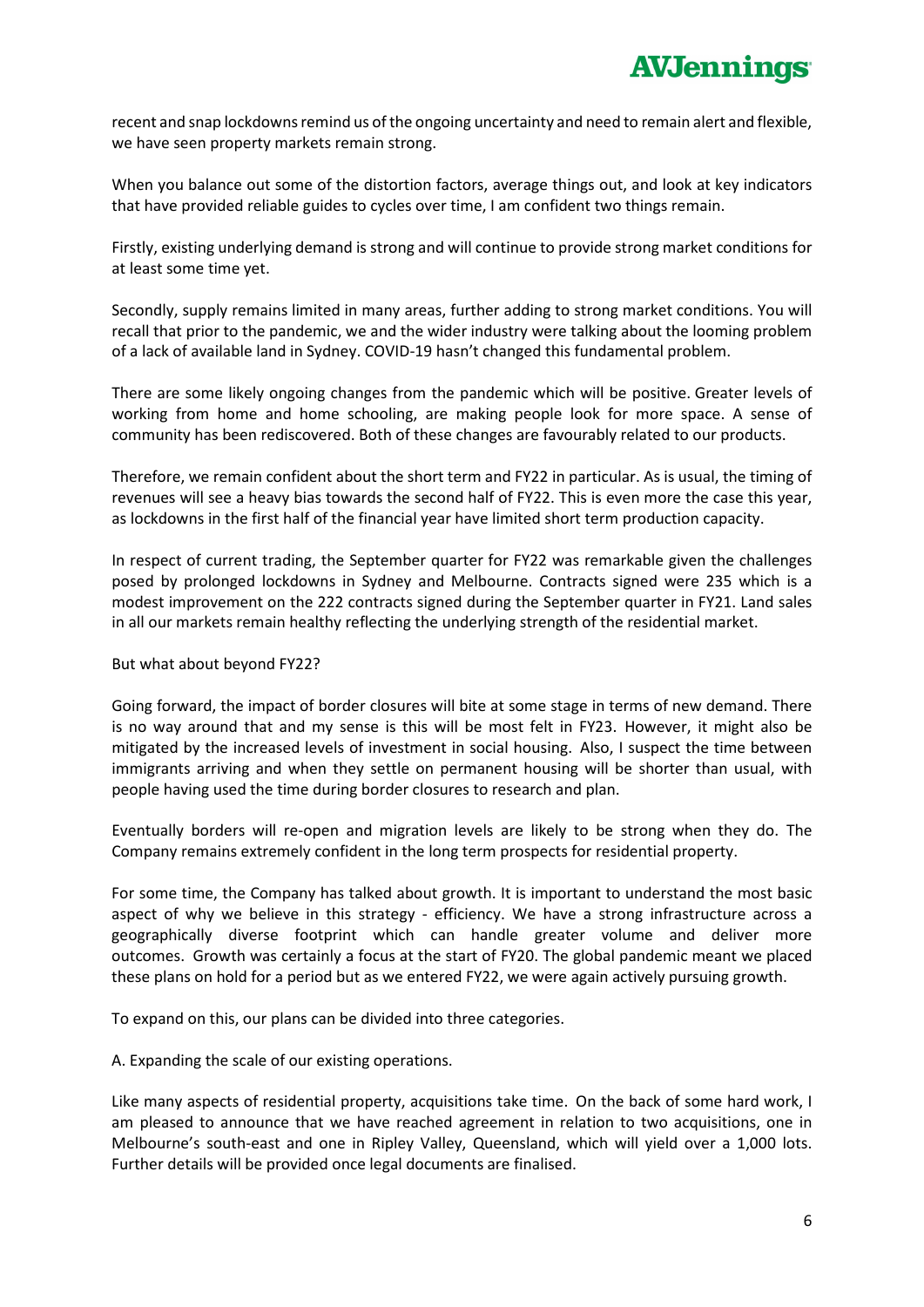The 2021 financial year also saw an increase in the amount of housing constructed in our projects. Currently, the scale of housing needs to carefully balance our desire to increase built form numbers against the current increases in the cost for trades and materials, and delays caused by availability issues.

B. Expanding our reach into new markets such as regional areas

For some time, State and Territory Governments have been promoting urban growth plans which have had, as a component, an aim to slow down growth of the outer boundaries of major capital cities.

Added to this, we have seen a more rapid growth in regional areas as a result of COVID-19. Jobs and infrastructure, in particular infrastructure related to providing reasonable connectivity to major capital cities, are critical to whether this is a permanent shift. The flexibility of working remotely has already changed the jobs aspect. Hopefully, infrastructure such as fast rail, isn't far behind.

C. Expanding the types of products and services we provide.

One area of growth we are targeting is to develop more fee-for-service income. This will come from establishing structures and relationships that allow us to not only invest in projects, but manage projects, where the investment may come partially or mainly from third parties.

Of course, strategy without the ability to deliver is of little value.

The absolute starting point for this is our current balance sheet capacity and strength. We are certainly well placed to focus on growth.

Deal structure will also be critical. We need to continue to ensure part of our growth is enabled through smart buying, using various structures and terms. A great example of this is our Caboolture option agreement which will see a very large scale project delivered on a reasonably capital-light basis.

And crucially, growth will be based on relationships. The AVJennings brand, as reflected in its people, is about trust and reliability. This opens doors to opportunities and deal structures which create longer term value for land-owners, governments and AVJennings.

I would like to stress that growth isn't going to see the Company adopt a heightened risk profile in any area, especially financial stability. It will be measured, and the initial plans involve a 3 to 5 year timeframe.

I would now like to make some comments on the industry in which we operate.

My time at the AVJennings group has enabled me to be involved with great people, in a great Company and in an industry that means so much to so many people. Housing Matters, Community Matters. Great people, great purpose. That is a privilege.

I have been involved in residential property across 5 decades. In many ways, the issues that existed at the start exist today.

We have always talked about a shortage of land, something that has often taken some explaining to people who have looked out of a plane window and seen nothing but great expanses of land.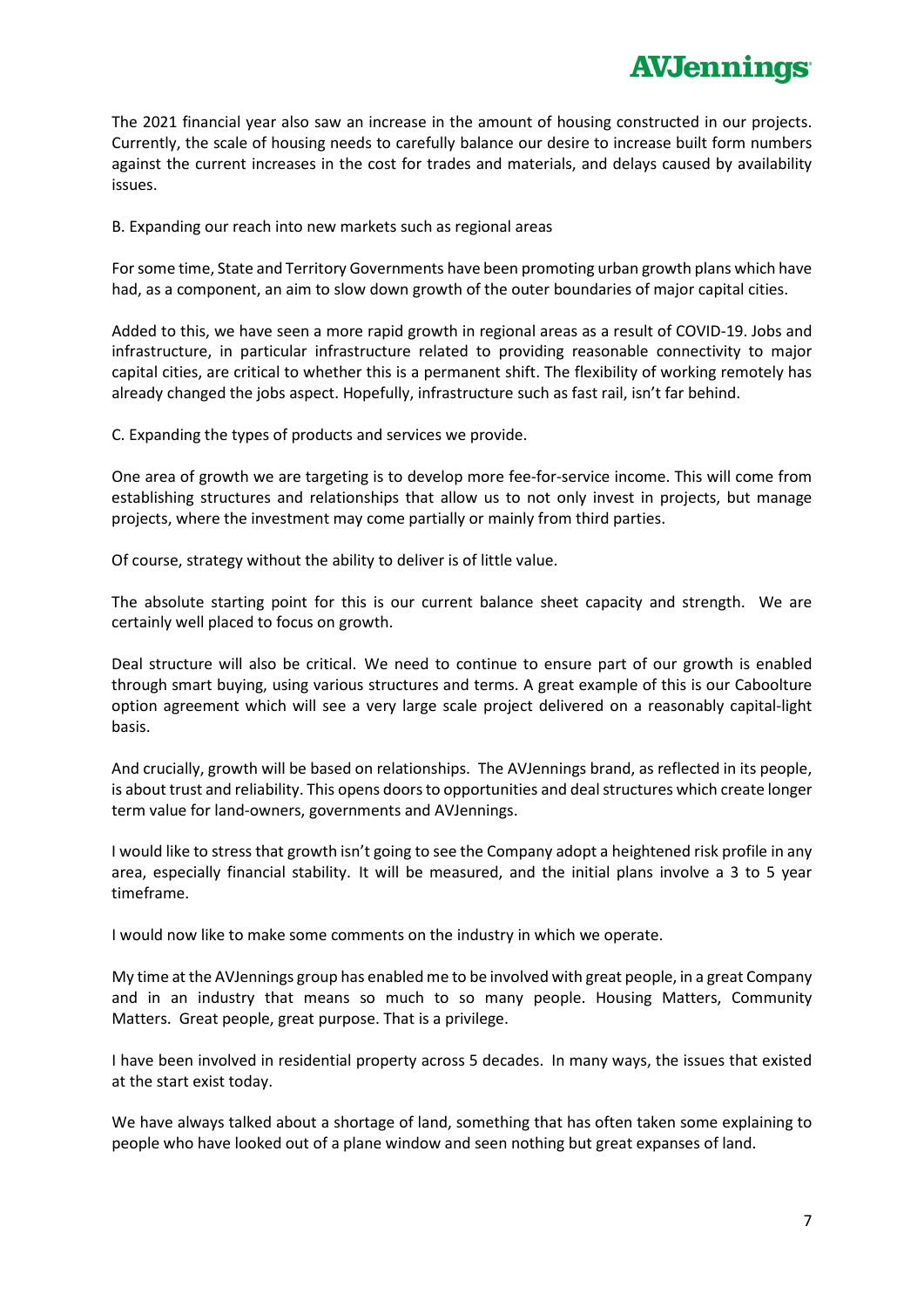Affordability has been a constant challenge. At times, this related more to the impact of interest rates; today it relates more to the absolute cost of housing.

Infrastructure continues to be delivered slower than is required for well-planned cities but has improved.

This industry directly employs huge numbers of people and has a massive positive impact on the Australian and New Zealand economies. The dedication of the companies and people involved to provide better outcomes for so many average Australians and New Zealanders is fantastic.

Residential property, both in terms of housing and developments, has continued to improve with time and we all strive for continued improvement. The industry takes its responsibilities seriously.

The one negative I have reflected on is the lack of on-going commitment to apprentices. That is a shame as it was such an important part of the industry and such a great pathway for young people.

I am proud to have been able to lead one of the iconic brands in this industry. You don't only work for AVJennings, you feel you work for AVJennings. Reminders of its almost 90 year legacy are everywhere. I have many friends and family who have lived in AVJennings housing and in AVJennings projects. Wherever you travel across Australia you are almost certain to meet other such people.

Government continues to play such a critical role. In some areas I've seen great improvements in my time. Governments and their agencies have a greater sophistication in relation to housing policies and I do believe they are committed to achieving better outcomes.

Last year, in my corresponding speech, I applauded governments for their increased focus on social housing, much of which was driven by the spotlight the pandemic has thrown on this area. In the last year many governments have turned this into positive actions and outcomes and they should be commended.

Our joint venture with the Victorian Government in Brunswick West, Melbourne, partnering with community housing provider, Women's Housing Limited, will see vital, new high quality social housing available to those in need. Our most recent apartment offering, Empress, at Waterline Place, Williamstown in Melbourne, saw a number of apartments specifically designed and constructed for not for profit housing provider, Summer Housing.

All our customers are special, but I can definitely see how these two projects provide extra pride in our people.

What has been, and continues to be, of considerable concern has been the huge impact on affordability caused by massive increases in taxes and charges. My time has seen GST imposed on new housing (but not existing housing). Infrastructure and a range of other charges were introduced and continue to rise. Worse, they are not always spent on the timely provision of the infrastructure and other outcomes they are meant to deliver. New and rising taxes has been a constant concern. Their impact on affordability has been massive and the impost on new versus existing residential housing is just as massively unbalanced.

That stamp duty still exists 21 years after the introduction of GST is just extraordinary. A tax which punishes people for having growing families, for seeking new employment opportunities in different locations, requires older people to stay in their larger family homes longer, trying to manage their upkeep - yes, it is a punitive tax that makes no sense to me.